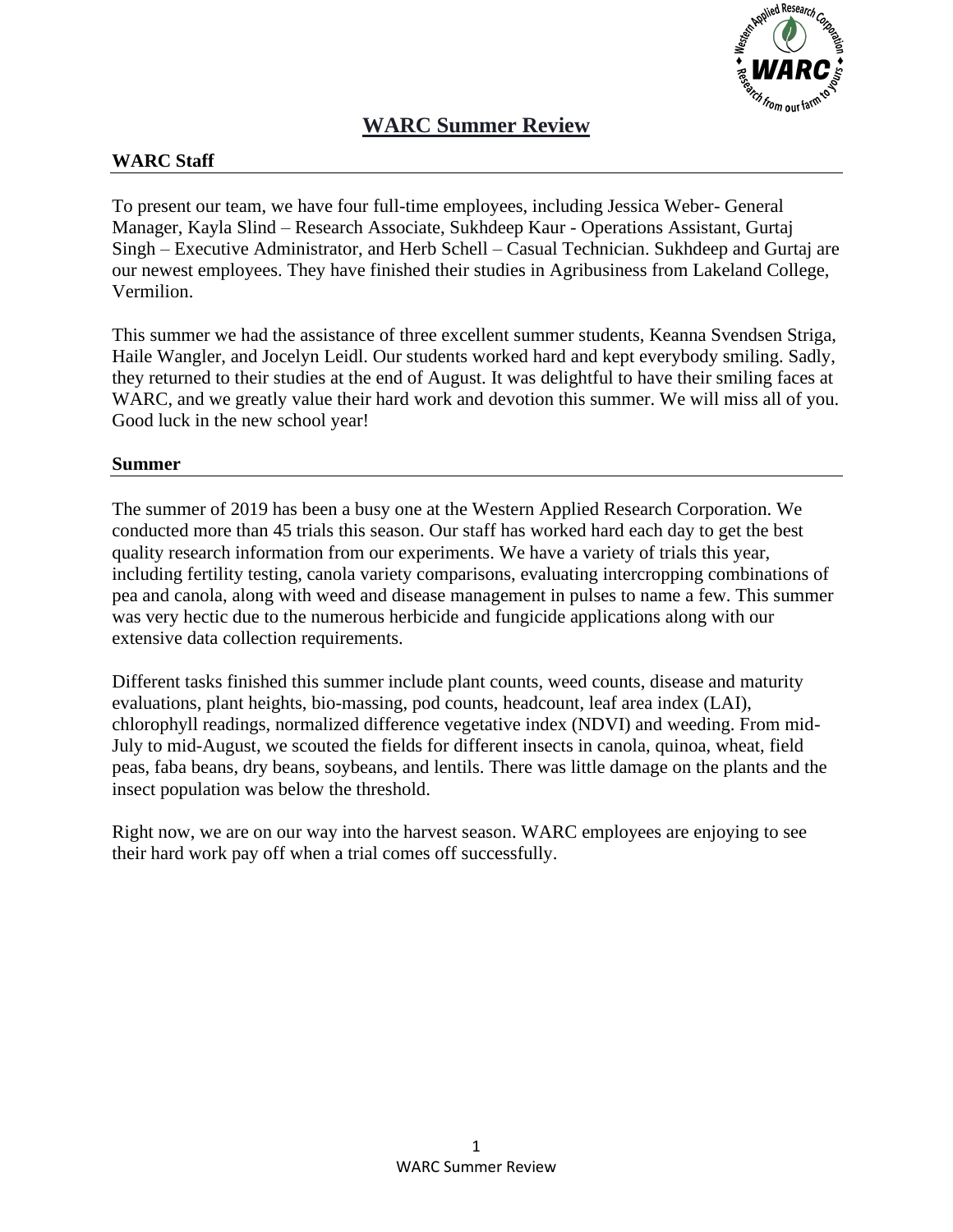

#### **Research**

Check out the treatment impact of various nitrogen application rates on the development timing of AAC Brandon. This trial is aimed to assess current N fertilizer recommendations in Saskatchewan. All the treatments have a different amount of nitrogen applied at seeding. Fig. 1) represents lighter green plants resulted from the application of 40 lb/ac of actual nitrogen. Fig. 2) shows lush green plants and delayed maturity resulted from the application of 80 lb/ac of actual nitrogen. Photos were taken on August 9, 2019.







#### **Side-banding vs. mid-row banding fertilizer placement in canola**

Pictures shown below represents the reduced stand reductions occurred in treatment 4 (Fig. 3) which included 50 lb/ ac of actual P<sub>2</sub>O<sub>5</sub> seed-placed and 120lb/ac of actual N, 45 lb/ac of actual S side banded. Stand reduction were caused by dual banding of N, P, and S. Plant vigour was greater with applications of 50 lb/ ac of actual  $P_2O_5$  mid-row (Fig. 4). This may influence the development timing and yield of the crop. We will post the outcomes on our website. Remember to visit [www.warc.ca](http://www.warc.ca/) for further updates!







**Fig.4** (50 lb/ac of actual  $P_2O_5$ , 120 lb/ac N and 45 lb/ac  $S - Mid row$ )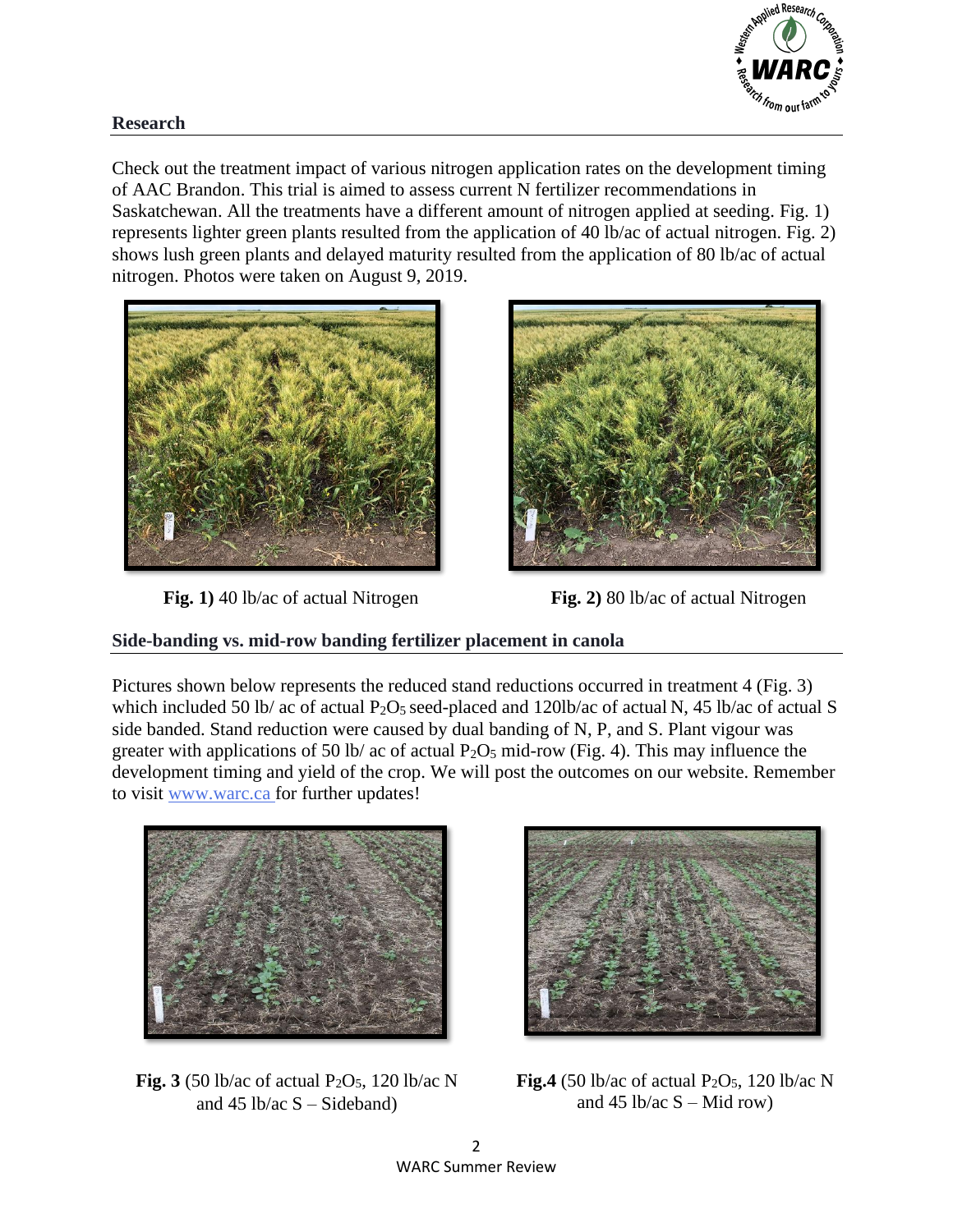

## **Canada Western Red Spring Genetics to Enhanced Efficiency Fertilizer Rate & Product**

The pictures below demonstrate the difference in crop density between various treatments resulting from the application of nitrogen fertilizer at different timing and varying rates. The same variety was used and yet there were vast differences between them as Fig.5) shows the effect of split N application at different timings (65% banded at planting and 35% in crop GS10) whereas, Fig. 6) is an untreated check. This study is aimed at exploring system responses when the latest genetics are combined with enhanced efficiency N fertilizers (EEFs) applied in a range of timing/placement/rate scenarios to determine the benefits provided to achieve the yield, protein and greenhouse gas emission targets.



**Fig. 5)** N: 65% banded at planting and **Fig. 6)** Untreated 35% in crop GS10



It is exciting that there are clear treatment differences in the trials. We hope that these results will provide valuable recommendations for Canadian producers in the near future!

# **Events**

## **2019 Field Day**

Our field day was held on July 10, 2019. The day was an enormous achievement! This year our emphasis was on oilseed crops. The day was split into two sessions to make it more interactive for everyone. In the morning, we heard from brilliant speakers, including Dr. Breanne Tidemann about continuous cropping of canola, Michelle Beaith described the flax breeding program, Kayla Slind emphasized intercropping canola (3 vs. 5 seeds/ft<sup>2</sup>) and field peas (4 vs. 8 seeds/ft<sup>2</sup>) for disease management, Jessica Weber discussed the different rates of N, P & S as seed-placed, side banded and mid rowed in canola, and Keith Fournier highlighted the canola variety performance trial. After lunch, Dr. Manjula Bandara spoke on nitrogen use efficiency in oil seedpulse-special crop rotation, Dr. Patrick Mooleki explained the factors influencing seed-placed toxicity of phosphorus in canola, Alick Mulenga demonstrated tame mustard tolerance to clomazone applied pre-plant for cleaver control and Dr. Kelly Turkington defined the management of sclerotinia stem rot of canola using fungicides and risk assessment tools. It was an exceptionally informative day!